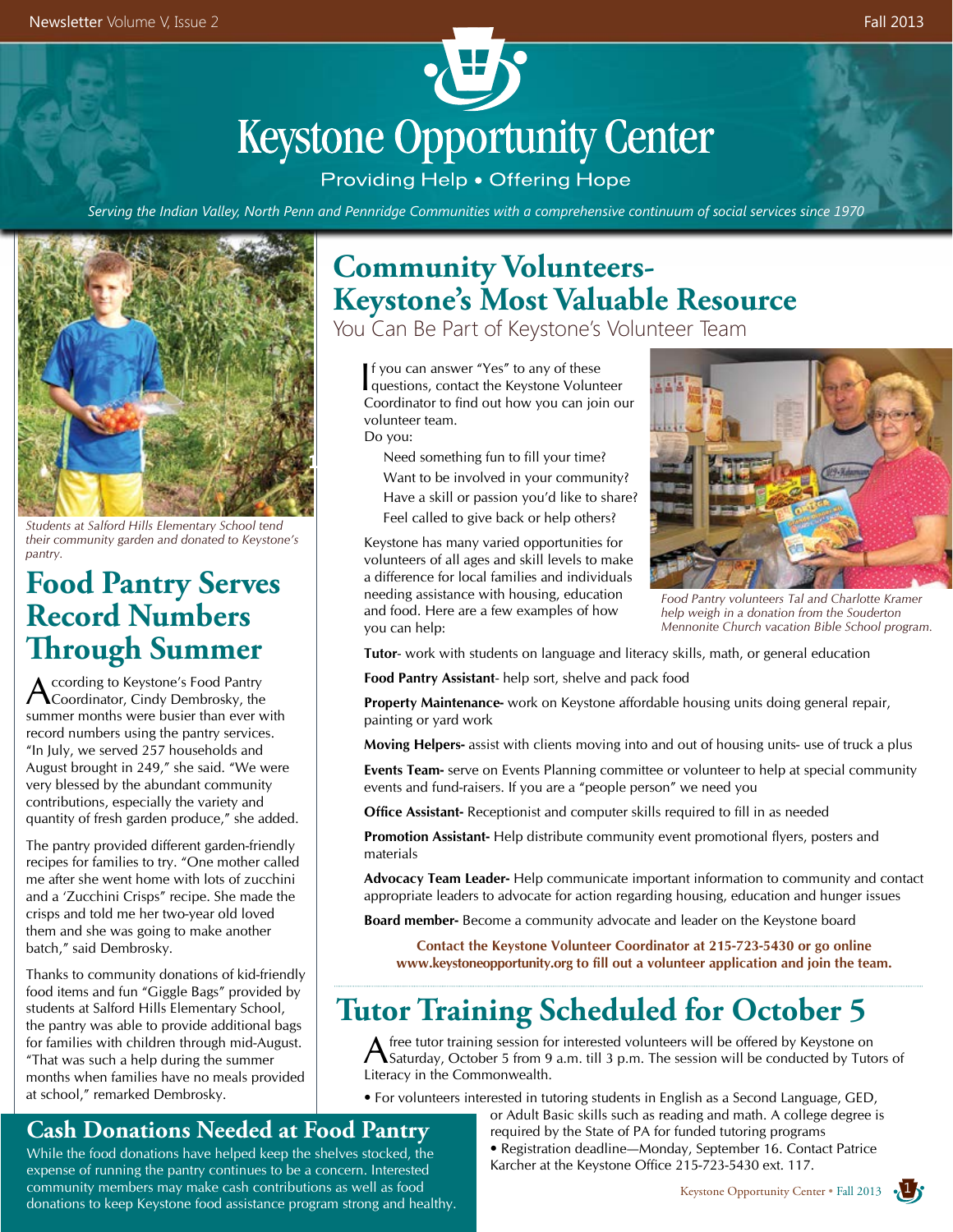

# **IHN Welcomes Back Montgomery Square United Methodist Church**

After several years of absence from the Interfaith Hospitality<br>Network(IHN) hosting team, Montgomery Square United Methodist Church of North Wales has returned eager to help as a host for the Upper Bucks shelter network.

While their new church was under construction, the congregation was unable to provide a host facility for the homeless shelter program. Eager to share their new facilities with those in need, they will be participating once again as a host church in 2014 and beyond.

With Montgomery Square hosting, the IHN needs only two more host congregations to fill both the Indian Valley and Upper Bucks networks for 12 months. Any interested



congregations should contact IHN Director, Sue Zomberg-215-723-5430, about hosting.

#### **Participants Needed to Fill Keystone Houses With Love**

I magine a warn<br>
cozy place to magine a warm, stay sheltered from the cold winter weather and lonely dark nights. That's what



many Keystone housing clients have to do—imagine—because for them, a place to call home is just a dream.

Help us fulfill their dreams of living in a place where they feel safe and secure in their future by filling one of the Keystone "House Filled with Love" collection boxes.

Image what Keystone could do if the community would fill 1,000 boxes with \$50 or more before the end of this year. Boxes area available for all ages, groups or individuals. There are many creative ways to fill them:

- share your birthday cash
- take along for Halloween visits
- challenge family members to contribute
- distribute in Sunday School classes, youth groups or community children's clubs
- host a "House-warming" and ask guests to contribute
- clean your house of loose change and place in the box

Filled boxes should be returned to Keystone Opportunity Center before December 20, 2013.

**"A House Filled With Love" collection boxes are available at the Keystone office—104 Main Street, Souderton. Stop by to pick up boxes to share.**

## **Harbor House Neighbors Partner With Keystone**

When Mark Medvesky moved his law office into the Harbor House early in August,

Harbor Place in Souderton.

The project, under the direction of Keystone Opportunity Center, began with a partnership with Univest Corporation, owner of the building. Univest agreed to rent the facility to Keystone at a reduced rate in exchange for having their building renovated by community volunteers and supervised by the nonprofit organization. The second floor, three-bedroom apartment was completed early this year and is being used by Keystone as an affordable, permanent housing unit for



*Attorney Mark Medvesky (right) and law clerk Douglas Wortman (left) moved into the first floor Harbor House office in early August. Medvesky Law 15 Harbor Place, Souderton, PA 18964 215-660-3170 •medveskylaw.com* 

he filled the final piece of the two-year community project to refurbish and reuse the historic brick building located on clients in its housing program.

The renovations on the first floor office space were completed early this summer and Medvesky was eager to become its first tenant. A retired Air Force veteran, the attorney hopes to grow his general practice close to home and build positive relationships in the local community. He lives with his wife and two children in Harleysville.

While Medvesky's office will provide a varied of legal services, his interests include serving veterans and focusing on immigration law. Recognizing Keystone's work with immigrants, he has offered his services to the organization and hopes to work closely with Keystone staff and clients.

#### **New Grants and Operations Coordinator Joins Keystone Staff**

Keystone welcomed Kenneth D. Smith as its new Grants and Operations Coordinator in early July in the midst of a busy grant writing season. He didn't hesitate to tackle the job using his years of experience in both corporate and nonprofit areas. "Keystone has many great programs to support the community. I hope to find ways to continue to fund them," he said.

Originally from Plymouth Meeting, PA, Smith graduated from Norristown Area High School. He has a degree in Communication with business focus from Michigan State University and a graduate degree from Columbus International University.



Smith has spent the last 30 years involved in business and ministry both in the U.S. and abroad helping organizations better use available resources to strengthen and grow.

Smith remarked, "After living overseas for many years, it's nice to be back helping to make a difference close to home." He lives in Perkasie with his wife and youngest of four sons.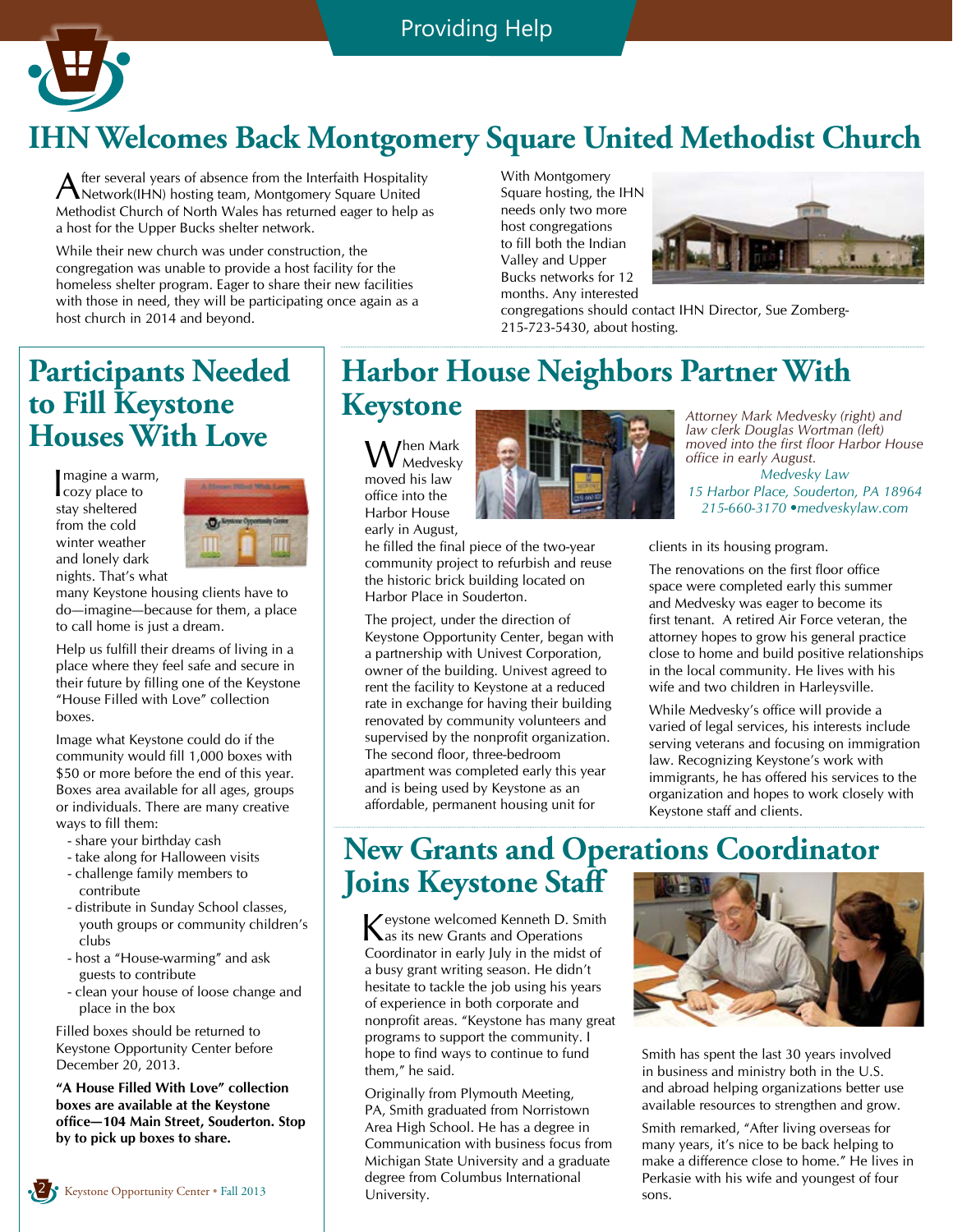#### Offering Hope

 $D G$ 



#### **"Learning Never Stops" at Keystone**



 $A<sub>school</sub><sub>0</sub>$ year begins at Keystone, more than 325 adult students will participate in free classes offered in English as a Second Language, GED and Civics. More than 35 families will participate in the Family Literacy program geared for pre-schoolers and their parents. At Keystone the learning never stops

for willing students. Here is one Family Literacy class member's story as written for a class assignment:

*When I came to this country with very little English I understood that life wasn't going to be as easy as I thought. Therefore, I understood the best way for me was to learn and be part of the new culture I had chosen.*

*I studied English and soon I was helping others who needed help. I also understood that I needed to improve my skills because learning never stops.*

*Currently I am attending Family Literacy classes through Keystone Opportunity Center. I have found lovely, caring, funny and professional people who are willing to help me not only improve my language skills, but myself and family life. They give me the tools to succeed while I help others, my family and myself.*

*Thanks to Family Literacy, I have improved my English skills and gained the confidence to be successful. That is why I have set my next goal which is to take "Bridging the Gap" classes provided by Nationalities Service Center that will help me become a Medical Interpreter. This will open up the world for me in a different way.*

*Thank you, Keystone Opportunity Center, Family Literacy program and especially all my teachers who believe in me and have pushed me to go for my dreams.—Maria (Ecuador)*

#### **PHOTO: Congratulations to Maria, who became a Certified Medical Interpreter soon after writing her story.**

Read more Family Literacy student stories at keystoneopportunity.org/familyliteracystories Keystone Opportunity Center • Fall 2013

## **Keystone Staff Recognized for United Way Giving**

United

matte



Keystone Development Officer Brenda Oelschlager and Executive Director Rich Aichele (photo above) accepted the North Penn United Way Community Award for Best Contributor Participation for a company under 100 employees with 100% employee participation in the 2013 United Way campaign. Keystone receives funding from the United Way for several community programs.

As the new NPUW Campaign gets underway, think about ways your place of employment might be able to help Keystone.

- If you donate to the United Way at work, designate Keystone Opportunity Center as the recipient of your contribution.
- Invite a Keystone representative to share with your organization.
- Suggest that your workplace participate in the United Way "Day of Caring" to volunteer at Keystone.
	- Encourage other employees to contribute to the campaign.

# What could you"LIVE *WITHOUT"***for a year?**

Many of the people serving at Keystone live their lives<br>
We "without" many of the things others take for granted.

Without affordable housing, without a car, without enough food, without a high school diploma, without language skills, without

> household necessities, without full time work, without adequate public transportation, without heat, without a network of family and community support, without life skills necessary to mange on their own.

> Consider living without \$10 a month(or more) by making a recurring donation for one year online. Your contribution will be matched with grant funds to provide necessary resources for Keystone as we work to help community members live better lives with confidence, security and hope.

> Take the "Living Without" Challenge and commit to making one year of monthly payments online at www.keystoneopportunity.org--DONATE. It's a simple way to make a difference for a Keystone family or individual. Tell us about your experience "Living Without" as the year continues and we'll be glad to share your stories with others.



#### **SOUP SALE**

Proceeds from Keystone's **Soup Sale** will benefit our client families in many ways. Order online at www.keystoneopportunity.org/ soupsale. Pick up your order at the Keystone Office on Monday, November 11, 1-6 p.m. Walk-ins are welcome, but priority will be given to on-line orders

- Beef Barley
- Country Vegetable Ham & Bean • Chicken Noodle

**\$5.00 per quart**